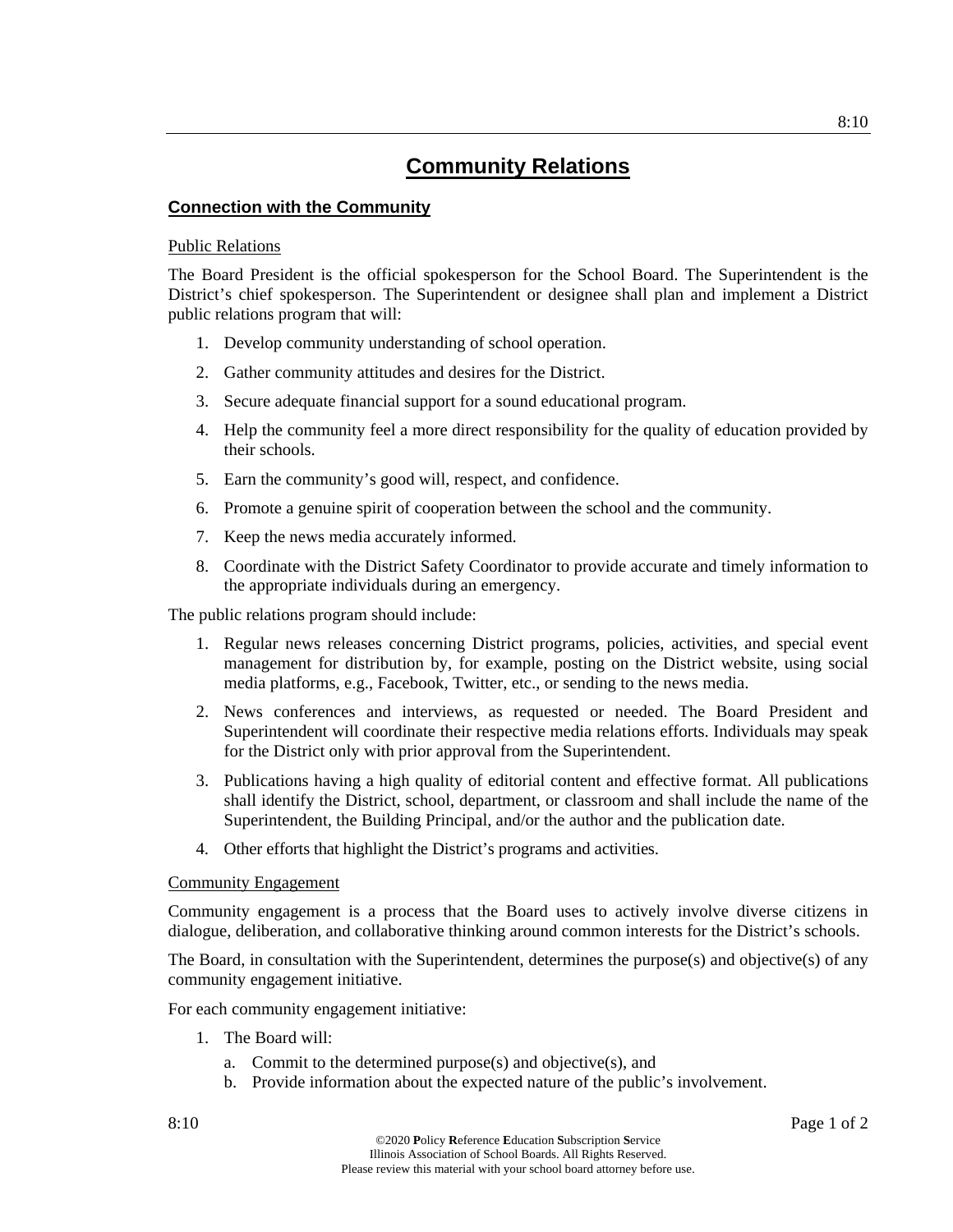- 2. The Superintendent will:
	- a. Identify the effective tools and tactics that will advance the Board's purpose(s) and objective(s),
	- b. At least annually, prepare a report for the community engagement initiative, and/or
	- c. Prepare a final report of the community engagement initiative.

The Board will periodically: (1) review whether its community engagement initiative(s) are achieving the identified purpose(s) and objective(s); (2) consider what, if any, modifications would improve effectiveness; and (3) determine whether to continue individual initiatives.

CROSS REF.: 2:110 (Qualifications, Term, and Duties of Board Officers)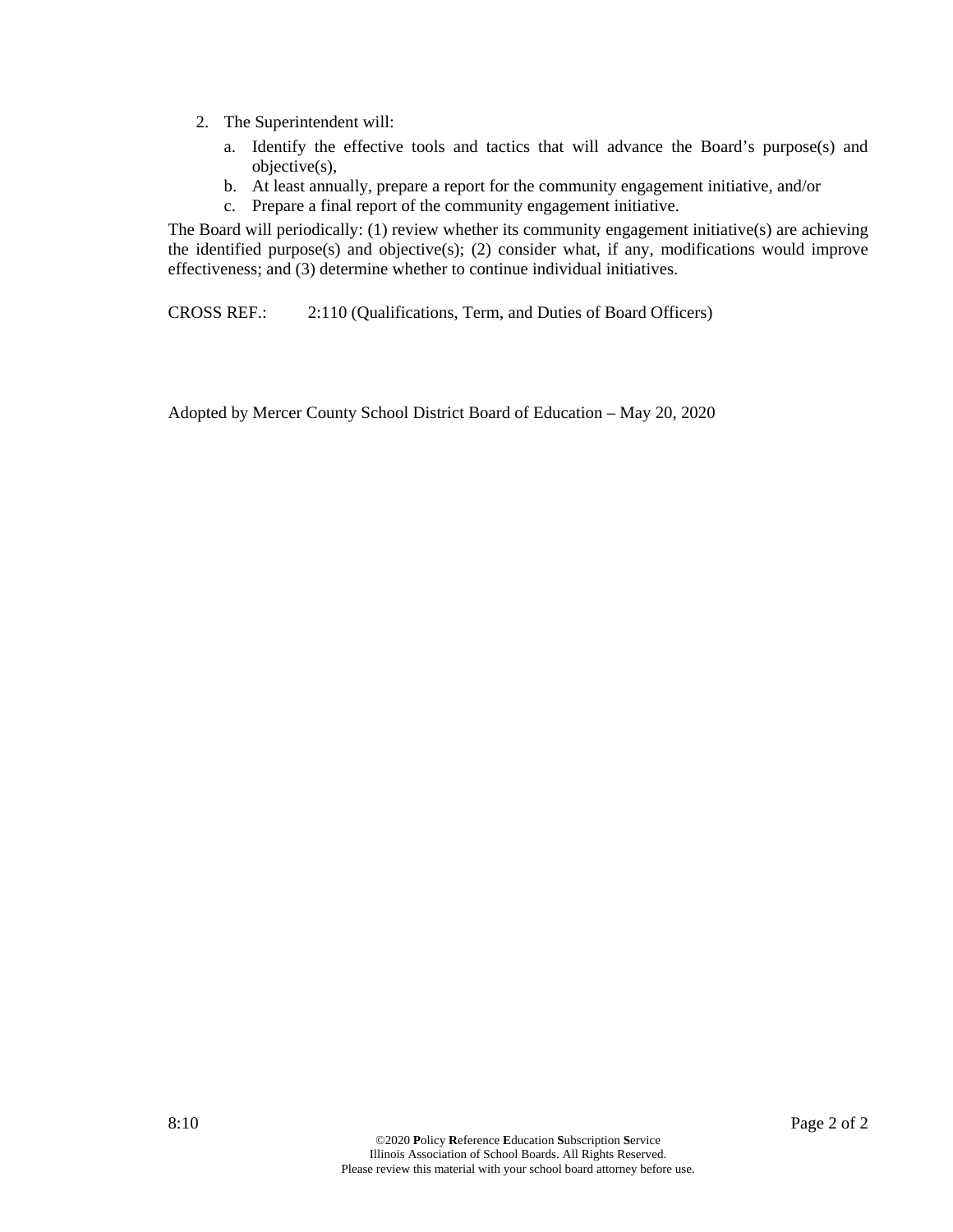### **Community Use of School Facilities**

School facilities are available to community organizations during non-school hours when such use does not: (1) interfere with any school function or affect the safety of students or employees, or (2) affect the property or liability of the School District. The use of school facilities for school purposes has precedence over all other uses. The District reserves the right to cancel previously scheduled use of facilities by community organizations and other groups. The use of school facilities requires the prior approval of the Superintendent or designee and is subject to applicable procedures.

Persons on school premises must abide by the District's conduct rules at all times.

Student groups, school-related organizations, government agencies, and non-profit organizations are granted the use of school facilities at no costs during regularly staffed hours. Fees and costs shall apply during non-regularly staffed hours and to other organizations granted use of facilities at any time. A fee schedule and other terms of use shall be prepared by the Superintendent and be subject to annual approval by the School Board.

| LEGAL REF.:        | 20 U.S.C. §7905.                                                                                                                                                                                          |
|--------------------|-----------------------------------------------------------------------------------------------------------------------------------------------------------------------------------------------------------|
|                    | 10 ILCS 5/19-2.2.                                                                                                                                                                                         |
|                    | 105 ILCS 5/10-20.40, 5/10-22.10, and 5/29-3.5.                                                                                                                                                            |
|                    | Good News Club v. Milford Central School, 121 S.Ct. 2093 (2001).                                                                                                                                          |
|                    | Lamb's Chapel v. Center Moriches Union Free School District, 113 S.Ct. 2141<br>(1993).                                                                                                                    |
|                    | Rosenberger v. Rector and Visitors of Univ. of Va., 515 U.S. 819 (1995).                                                                                                                                  |
| <b>CROSS REF.:</b> | 7:330 (Student Use of Building - Equal Access), 8:25 (Advertising and<br>Distributing Materials in Schools Provided by Non-School Related Entities), 8:30<br>(Visitors to and Conduct on School Property) |

## **Adopted by Mercer County School Board #404 October 16th, 2013**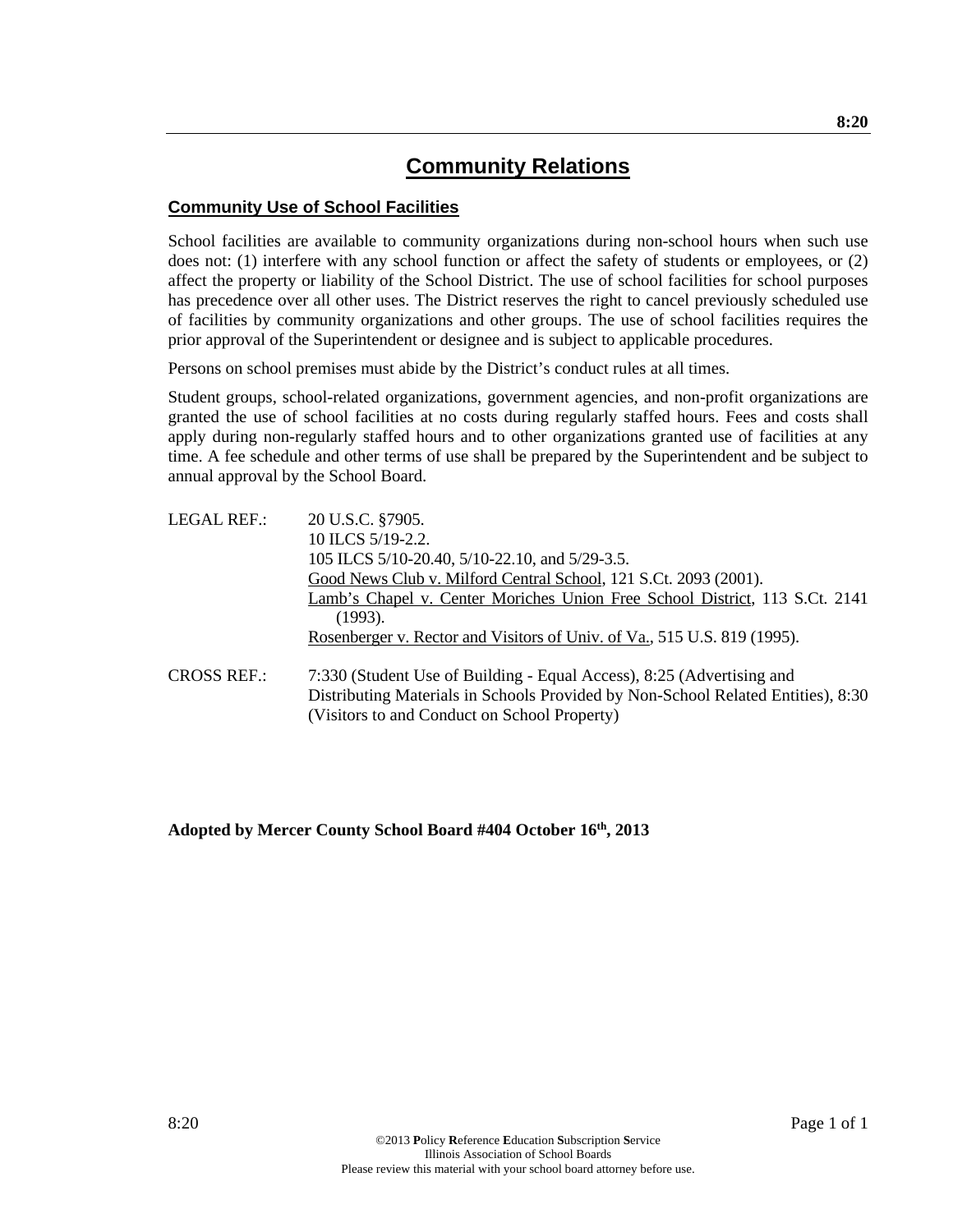## Advertising and Distributing Materials in Schools Provided by Non-School Related Entities

No material or literature shall be posted or distributed that would: (1) disrupt the educational process, (2) violate the rights or invade the privacy of others, (3) infringe on a trademark or copyright, or (4) be defamatory, obscene, vulgar, or indecent. No material, literature, or advertisement shall be posted or distributed without advance approval as described in this policy.

### Community, Educational, Charitable, or Recreational Organizations

Community, educational, charitable, recreational, or similar groups may, under procedures established by the Superintendent, advertise events pertinent to students' interests or involvement. All advertisements must (1) be student-oriented, (2) prominently display the sponsoring organization's name, and (3) be approved in advance by the Superintendent or designee. The District reserves the right to decide where and when any advertisement or flyer is distributed, displayed, or posted.

### Commercial Companies and Political Candidates or Parties

Commercial companies may purchase space for their advertisements in or on: (1) athletic field fences; (2) athletic, theater, or music programs; (3) student newspapers or yearbooks; (4) scoreboards; or (5) other appropriate locations. The advertisements must be consistent with this policy and its implementing procedures and be appropriate for display in a school context. Prior approval from the Board is needed for advertisements on athletic fields, scoreboards, or other building locations. Prior approval is needed from the Superintendent or designee for advertisements on athletic, theater, or music programs; student newspapers and yearbooks; and any commercial material related to graduation, class pictures, or class rings.

No individual or entity may advertise or promote its interests by using the names or pictures of the School District, any District school or facility, staff members, or students except as authorized by and consistent with administrative procedures and approved by the Board.

Material from candidates and political parties will not be accepted for posting or distribution, except when used as part of the curriculum.

LEGAL REF.: Lamb's Chapel v. Center Moriches Union Free Sch. Dist., 508 U.S. 384 (1993). Berger v. Rensselaer Central Sch. Corp., 982 F.2d 1160 (7th Cir. 1993), *cert. denied*, 113 S.Ct. 2344 (1993).

Sherman v. Community Consolidated Sch. Dist. 21, 8 F.3d 1160 (7th Cir. 1993), *cert. denied*, 8 F.3d 1160 (1994).

Hedges v. Wauconda Community Unit Sch. Dist. No. 118, 9 F.3d 1295 (7th Cir. 1993).

Victory Through Jesus Sports Ministry v. Lee's Summit R-7 Sch. Dist., 640 F.3d 329 (8th Cir. 2011), *cert. denied*, 565 U.S. 1036 (2011).

DiLoreto v. Downey Unified Sch. Dist., 196 F.3d 958 (9th Cir. 1999).

CROSS REF.: 7:325 (Student Fundraising Activities), 7:330 (Student Use of Buildings - Equal Access)

**Adopted by Mercer County School District #404 Board of Education on July 18, 2018.**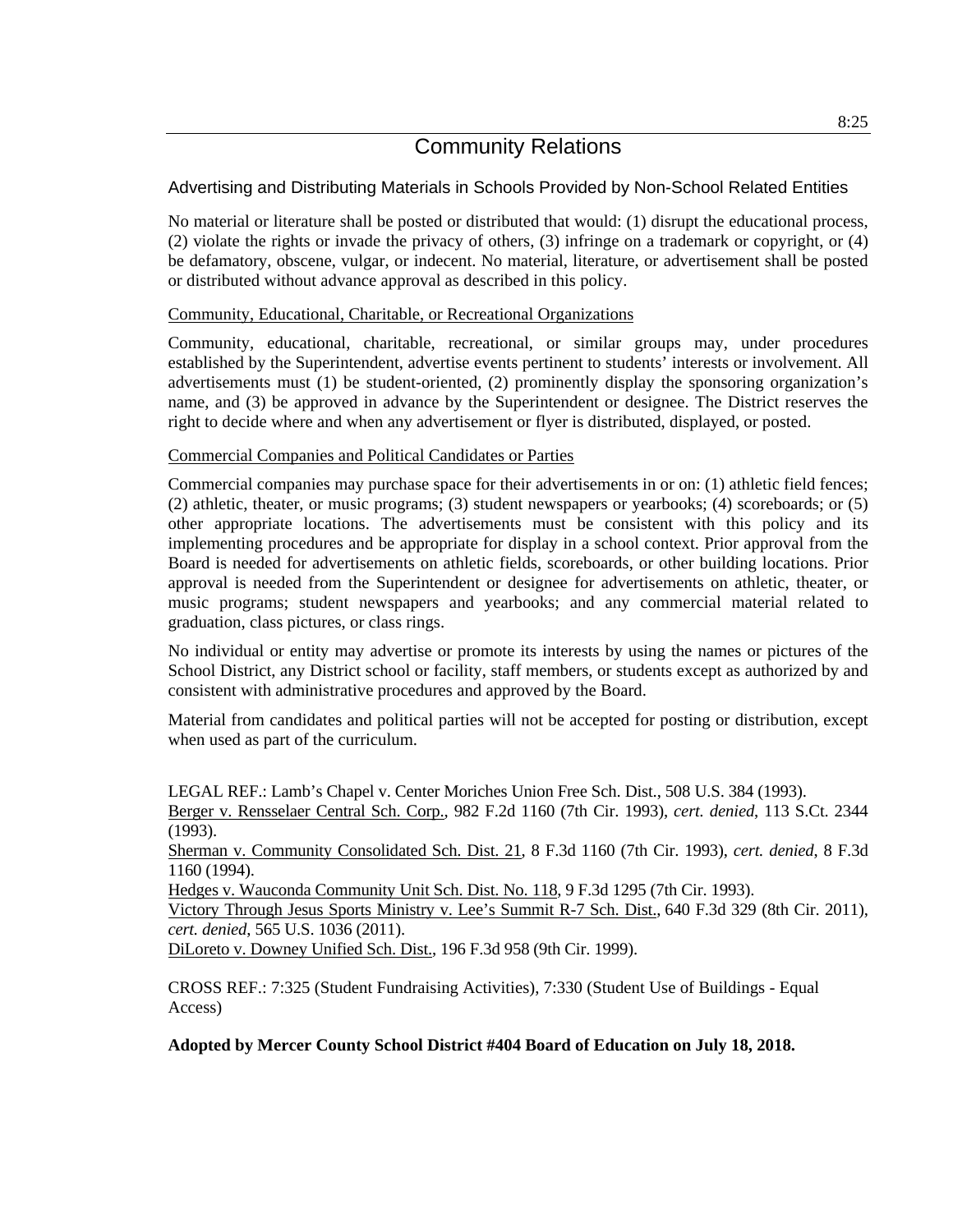### **Visitors to and Conduct on School Property**

The following definitions apply to this policy:

**School property** - District and school buildings, grounds, and parking areas; vehicles used for school purposes; and any location used for a School Board meeting, school athletic event, or other school-sponsored or school-sanctioned events or activities.

**Visitor** - Any person other than an enrolled student or District employee.

All visitors to school property are required to report to the Building Principal's office and receive permission to remain on school property. All visitors must sign a visitors' log, show identification, and wear a visitor's badge. When leaving the school, visitors must return their badge. On those occasions when large groups of parents/guardians, friends, and/or community members are invited onto school property or when community members are attending Board meetings, visitors are not required to sign in but must follow school officials' instructions. Persons on school property without permission will be directed to leave and may be subject to criminal prosecution.

Except as provided in the next paragraph, any person wishing to confer with a staff member should contact that staff member to make an appointment. Conferences with teachers are held, to the extent possible, outside school hours or during the teacher's conference/preparation period.

Requests to access a school building, facility, and/or educational program, or to interview personnel or a student for purposes of assessing the student's special education needs, should be made at the appropriate building. Access shall be facilitated according to guidelines from the Superintendent or designee.

The School District expects mutual respect, civility, and orderly conduct among all people on school property or at a school event. No person on school property or at a school event (including visitors, students, and employees) shall perform any of the following acts:

- 1. Strike, injure, threaten, harass, or intimidate a staff member, Board member, sports official or coach, or any other person.
- 2. Behave in an unsportsmanlike manner, or use vulgar or obscene language.
- 3. Unless specifically permitted by State law, possess a weapon, any object that can reasonably be considered a weapon or looks like a weapon, or any dangerous device.
- 4. Damage or threaten to damage another's property.
- 5. Damage or deface school property.
- 6. Violate any Illinois law, or town or county ordinance.
- 7. Smoke or otherwise use tobacco products.
- 8. Distribute, consume, use, possess, or be impaired by or under the influence of an alcoholic beverage, cannabis, other lawful product, or illegal drug.
- 9. Be present when the person's alcoholic beverage, cannabis, other lawful product, or illegal drug consumption is detectible, regardless of when and/or where the use occurred.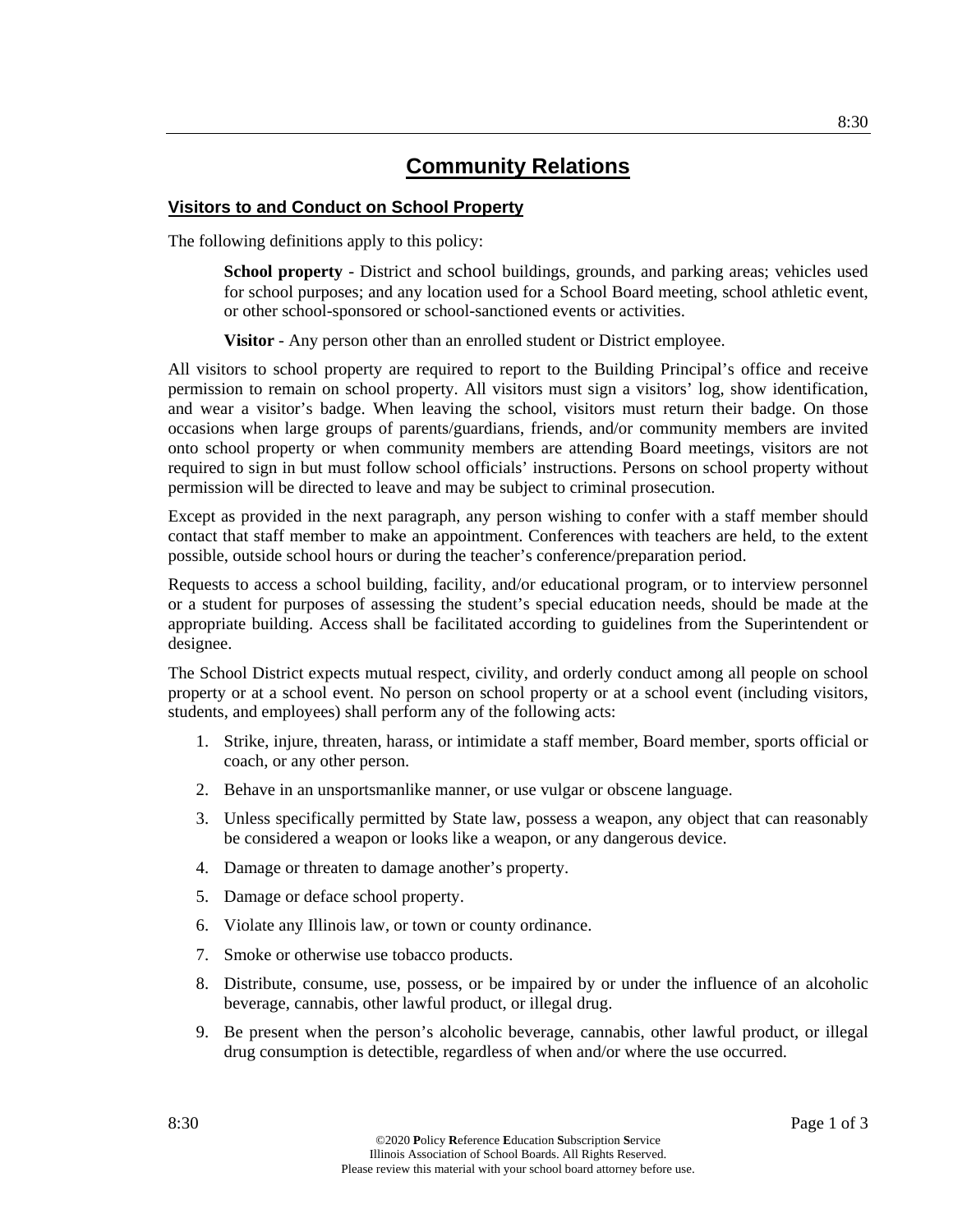- 10. Use or possess medical cannabis, unless he or she has complied with policy 7:270, *Administering Medicines to Students*, implementing *Ashley's Law*.
- 11. Impede, delay, disrupt, or otherwise interfere with any school activity or function (including using cellular phones in a disruptive manner).
- 12. Enter upon any portion of school premises at any time for purposes other than those that are lawful and authorized by the Board.
- 13. Operate a motor vehicle: (a) in a risky manner, (b) in excess of 20 miles per hour, or (c) in violation of an authorized District employee's directive.
- 14. Engage in any risky behavior, including roller-blading, roller-skating, or skateboarding.
- 15. Violate other District policies or regulations, or a directive from an authorized security officer or District employee.
- 16. Engage in any conduct that interferes with, disrupts, or adversely affects the District or a School function.

#### Convicted Child Sex Offender

State law prohibits a child sex offender from being present on school property or loitering within 500 feet of school property when persons under the age of 18 are present, unless the offender is:

- 1. A parent/guardian of a student attending the school and has notified the Building Principal of his or her presence at the school for the purpose of: (i) attending a conference at the school with school personnel to discuss the progress of his or her child academically or socially, (ii) participating in child review conferences in which evaluation and placement decisions may be made with respect to his or her child regarding special education services, or (iii) attending conferences to discuss other student issues concerning his or her child such as retention and promotion; or
- 2. Has permission to be present from the Board, Superintendent, or Superintendent's designee. If permission is granted, the Superintendent or Board President shall provide the details of the offender's upcoming visit to the Building Principal.

In all cases, the Superintendent, or designee who is a certified employee, shall supervise a child sex offender whenever the offender is in a child's vicinity.

#### Exclusive Bargaining Representative Agent

Upon notifying the Building Principal's office, authorized agents of an exclusive bargaining representative will be provided reasonable access to employees in the bargaining unit they represent in accordance with State law. Such access shall be conducted in a manner that will not impede the normal operations of the District.

#### **Enforcement**

Any staff member may request identification from any person on school property; refusal to provide such information is a criminal act. The Building Principal or designee shall seek the immediate removal of any person who refuses to provide requested identification.

Any person who engages in conduct prohibited by this policy may be ejected from school property. The person is also subject to being denied admission to school events or meetings for up to one calendar year.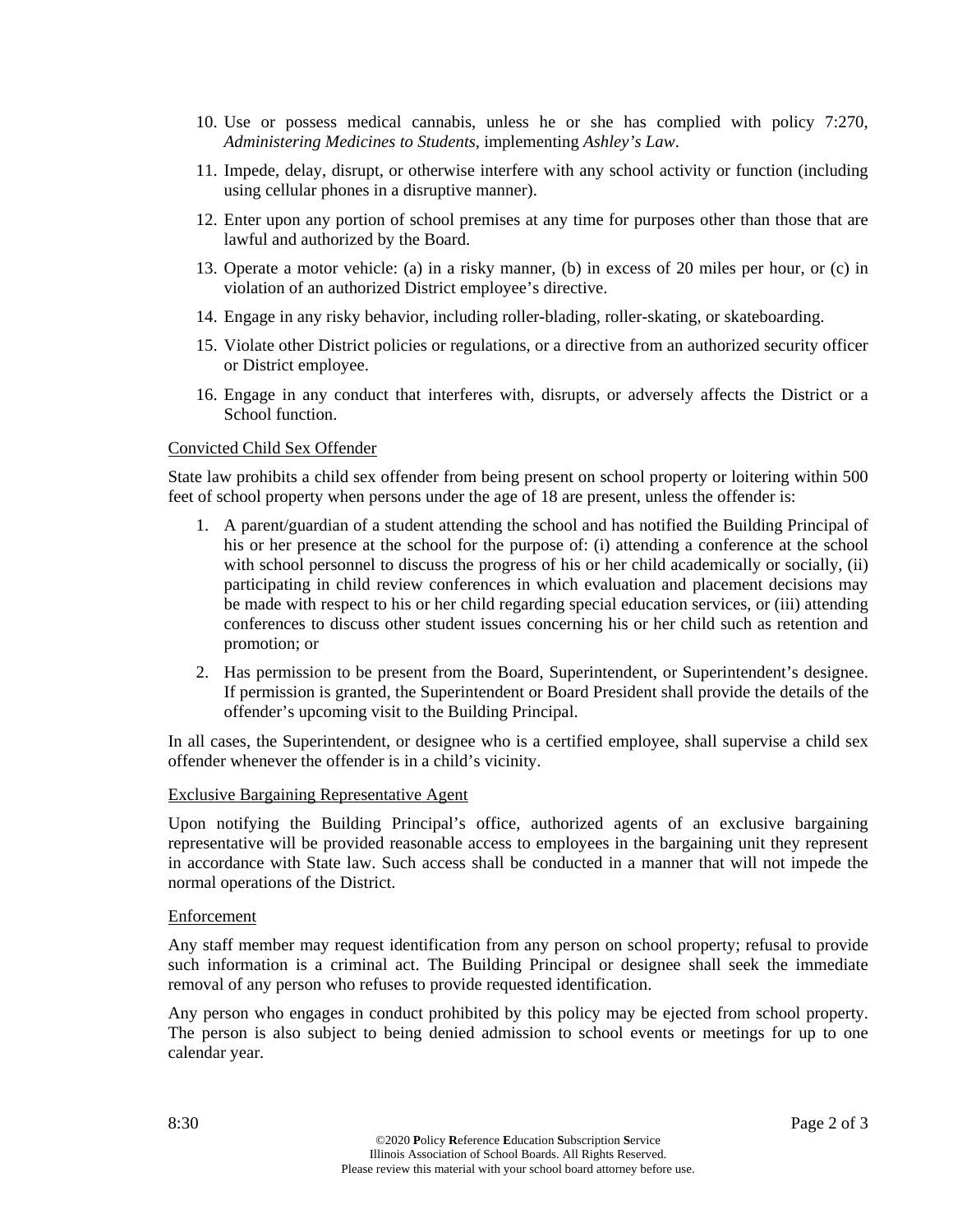#### Procedures to Deny Future Admission to School Events or Meetings

Before any person may be denied admission to school events or meetings as provided in this policy, the person has a right to a hearing before the Board. The Superintendent may refuse the person admission pending such hearing. The Superintendent or designee must provide the person with a hearing notice, delivered or sent by certified mail with return receipt requested, at least ten days before the Board hearing date. The hearing notice must contain:

- 1. The date, time, and place of the Board hearing;
- 2. A description of the prohibited conduct;
- 3. The proposed time period that admission to school events will be denied; and
- 4. Instructions on how to waive a hearing.

| LEGAL REF.: | Nuding v. Cerro Gordo Community Unit School Dist., 313 Ill. App.3d 344 (4th                                                                                                                                                    |
|-------------|--------------------------------------------------------------------------------------------------------------------------------------------------------------------------------------------------------------------------------|
|             | Dist. 2000).                                                                                                                                                                                                                   |
|             | 20 U.S.C. §7181 et seq., Pro-Children Act of 1994.                                                                                                                                                                             |
|             | 105 ILCS 5/10-20.5b, 5/22-33, 5/24-25, and 5/27-23.7(a).                                                                                                                                                                       |
|             | 115 ILCS 5/3(c), Ill. Educational Labor Relations Act.                                                                                                                                                                         |
|             | 410 ILCS 130/, Compassionate Use of Medical Cannabis Program Act.                                                                                                                                                              |
|             | 430 ILCS 66/, Firearm Concealed Carry Act.                                                                                                                                                                                     |
|             | 410 ILCS 705/, Cannabis Tax and Regulation Act.                                                                                                                                                                                |
|             | 720 ILCS 5/11-9.3.                                                                                                                                                                                                             |
| CDOOO DPT   | $1.170(0.01)$ $F(0.001)$ $F(1.11)$ $F(0.01)$ $F(1.11)$ $F(0.01)$ $F(1.11)$ $F(0.01)$ $F(1.11)$ $F(0.01)$ $F(1.11)$ $F(0.01)$ $F(1.11)$ $F(0.01)$ $F(1.11)$ $F(0.01)$ $F(1.11)$ $F(0.01)$ $F(1.11)$ $F(0.01)$ $F(1.11)$ $F(0.0$ |

CROSS REF.: 4:170 (Safety), 5:50 (Drug- and Alcohol-Free Workplace; E-Cigarette, Tobacco, and Cannabis Prohibition), 6:120 (Education of Children with Disabilities), 6:250 (Community Resource Persons and Volunteers), 7:190 (Student Behavior), 7:270 (Administering Medicines to Students), 8:20 (Community Use of School Facilities)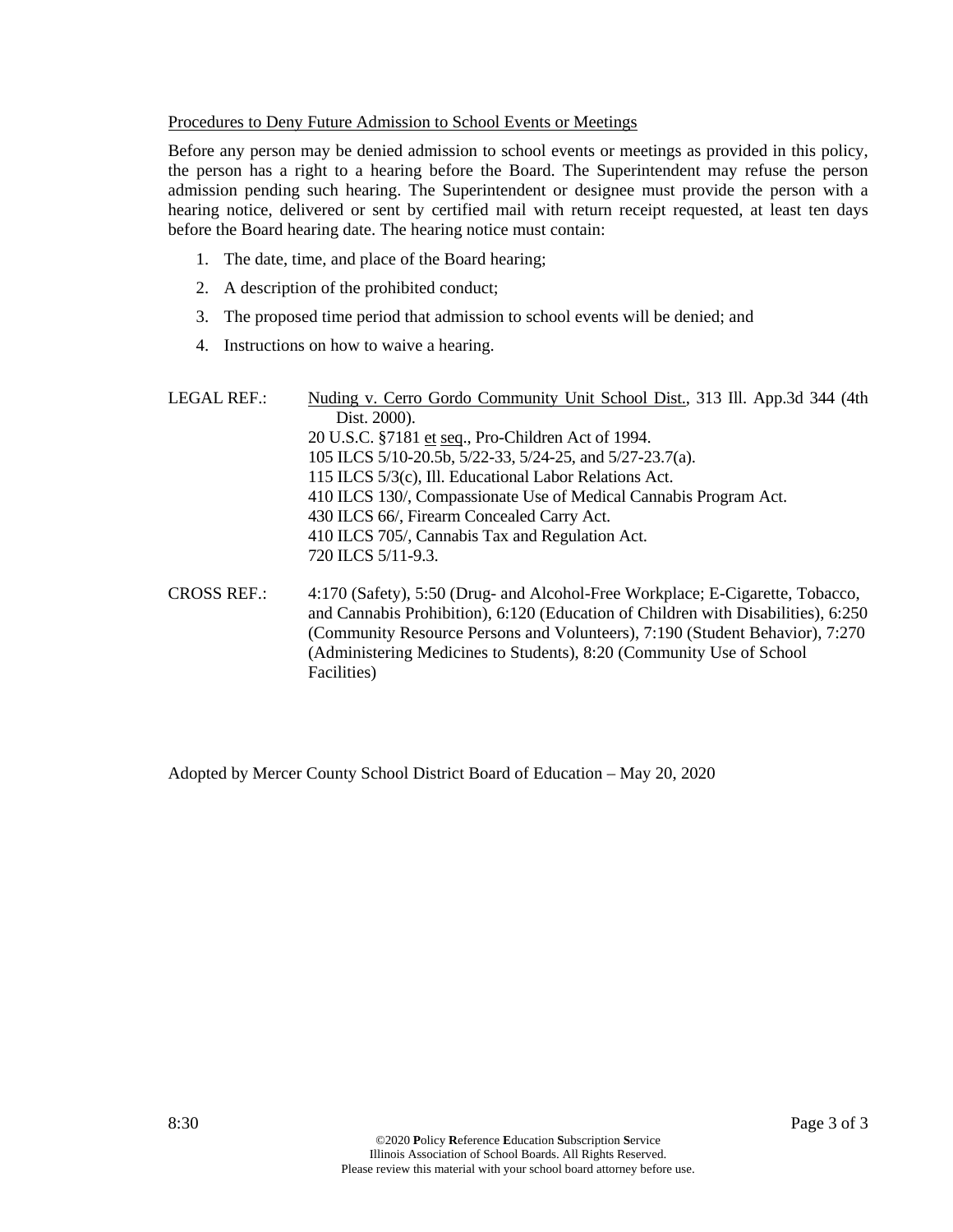## **Accommodating Individuals with Disabilities**

Individuals with disabilities shall be provided an opportunity to participate in all school-sponsored services, programs, or activities and will not be subject to illegal discrimination. When appropriate, the District may provide to persons with disabilities aids, benefits, or services that are separate or different from, but as effective as, those provided to others.

The District will provide auxiliary aids and services when necessary to afford individuals with disabilities equal opportunity to participate in or enjoy the benefits of a service, program, or activity.

Each service, program, website, or activity operated in existing facilities shall be readily accessible to, and useable by, individuals with disabilities. New construction and alterations to facilities existing before January 26, 1992, will be accessible when viewed in their entirety.

The Superintendent or designee is designated the Title II Coordinator and shall:

- 1. Oversee the District's compliance efforts, recommend necessary modifications to the School Board, and maintain the District's final Title II self-evaluation document, update it to the extent necessary, and keep it available for public inspection for at least three years after its completion date.
- 2. Institute plans to make information regarding Title II's protection available to any interested party.

Individuals with disabilities should notify the Superintendent or Building Principal if they have a disability that will require special assistance or services and, if so, what services are required. This notification should occur as far in advance as possible of the school-sponsored function, program, or meeting.

Individuals with disabilities may allege a violation of this policy or federal law by reporting it to the Superintendent or designated Title II Coordinator, or by filing a grievance under the Uniform Grievance Procedure.

| LEGAL REF.: | Americans with Disabilities Act, 42 U.S.C. §§12101 et seq. and 12131 et seq.; 28<br>C.F.R. Part 35. |
|-------------|-----------------------------------------------------------------------------------------------------|
|             | Rehabilitation Act of 1973 §104, 29 U.S.C. §794 (2006).                                             |
|             | 105 ILCS 5/10-20.51.                                                                                |
|             | 410 ILCS 25/, Environmental Barriers Act.                                                           |
|             | 71 Ill. Admin. Code Part 400, Illinois Accessibility Code.                                          |
| CROSS REF.: | 2:260 (Uniform Grievance Procedure), 4:150 (Facility Management and Building<br>Programs)           |

Adopted by Mercer County School Board of Education on December 15, 2021.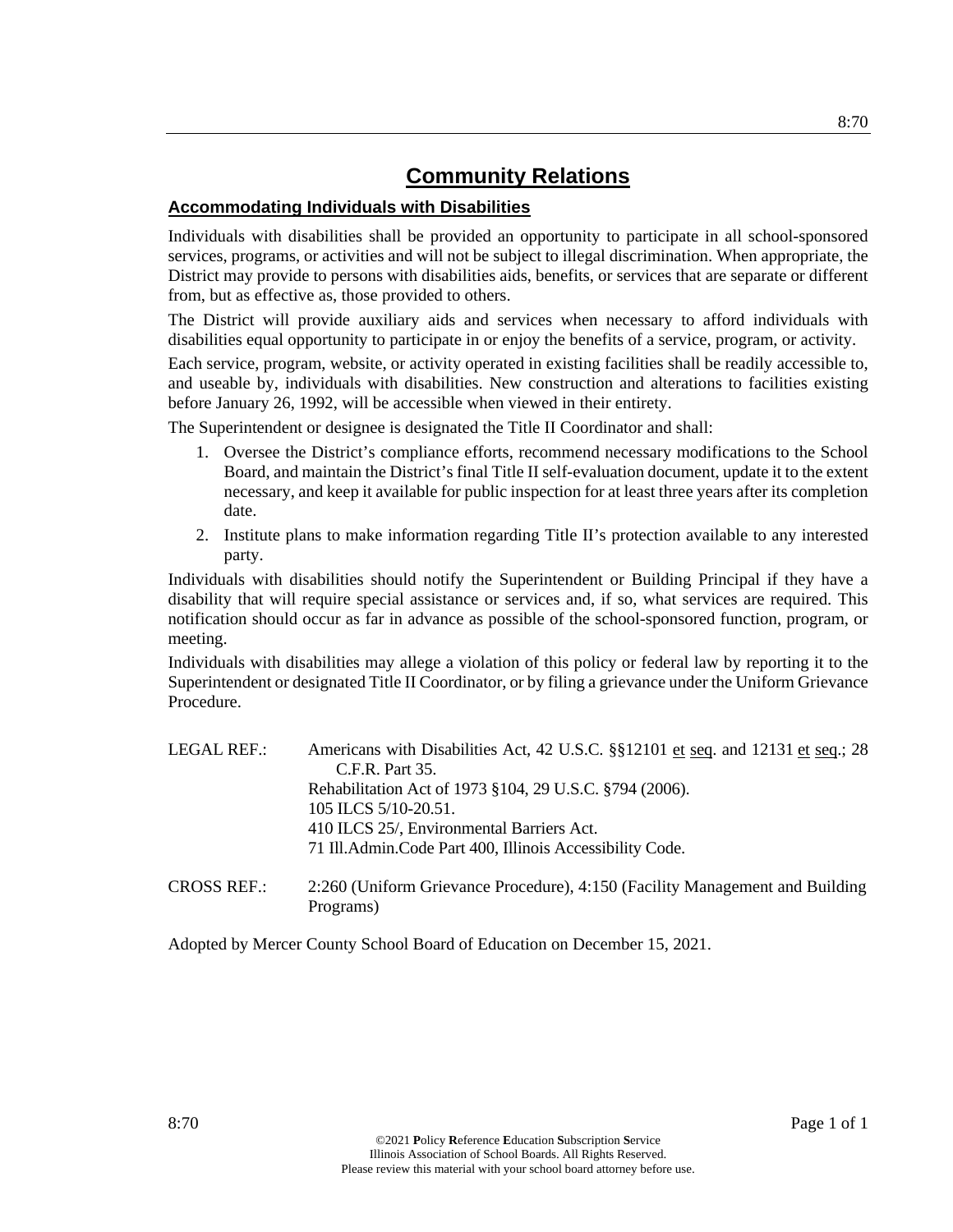#### **Gifts to the District**

The School Board appreciates gifts from any education foundation, other entities, or individuals. All gifts must adhere to each of the following:

- 1. Be accepted by the Board or, if less than \$500.00 in value, the Superintendent or designee. Individuals should obtain a pre-acceptance commitment before identifying the District, any school, or school program or activity as a beneficiary in any fundraising attempt, including without limitation, any Internet fundraising attempt.
- 2. Be given without a stated purpose or with a purpose deemed by the party with authority to accept the gift to be compatible with the Board's educational objectives and policies.
- 3. Be consistent with the District's mandate to provide equal educational and extracurricular opportunities to all students in the District as provided in Board policy 7:10, *Equal Educational Opportunities*. State and federal laws require the District to provide equal treatment for members of both sexes to educational programing, extracurricular activities, and athletics. This includes the distribution of athletic benefits and opportunities.
- 4. Permit the District to maintain resource equity among its learning centers.
- 5. Be viewpoint neutral. The Superintendent or designee shall manage a process for the review and approval of donations involving the incorporation of messages into or placing messages upon school property.
- 6. Comply with all laws applicable to the District including, without limitation, the Americans with Disabilities Act, the Prevailing Wage Act, the Health/Life Safety Code for Public Schools, and all applicable procurement and bidding requirements.

The District will provide equal treatment to all individuals and entities seeking to donate money or a gift. Upon acceptance, all gifts become the District's property. The acceptance of a gift is not an endorsement by the Board, District, or school of any product, service, activity, or program. The method of recognition is determined by the party accepting the gift.

| LEGAL REF.: | 20 U.S.C. §1681 et seq., Title IX of the Education Amendments implemented by |
|-------------|------------------------------------------------------------------------------|
|             | 34 C.F.R. Part 106.                                                          |
|             | 105 ILCS $5/16-1$ .                                                          |
|             | 23 Ill.Admin.Code §200.40.                                                   |
|             |                                                                              |

CROSS REF.: 4:60 (Purchases and Contracts), 4:150 (Facility Management and Building Programs), 6:10 (Educational Philosophy and Objectives), 6:210 (Instructional Materials), 7:10 (Equal Educational Opportunities)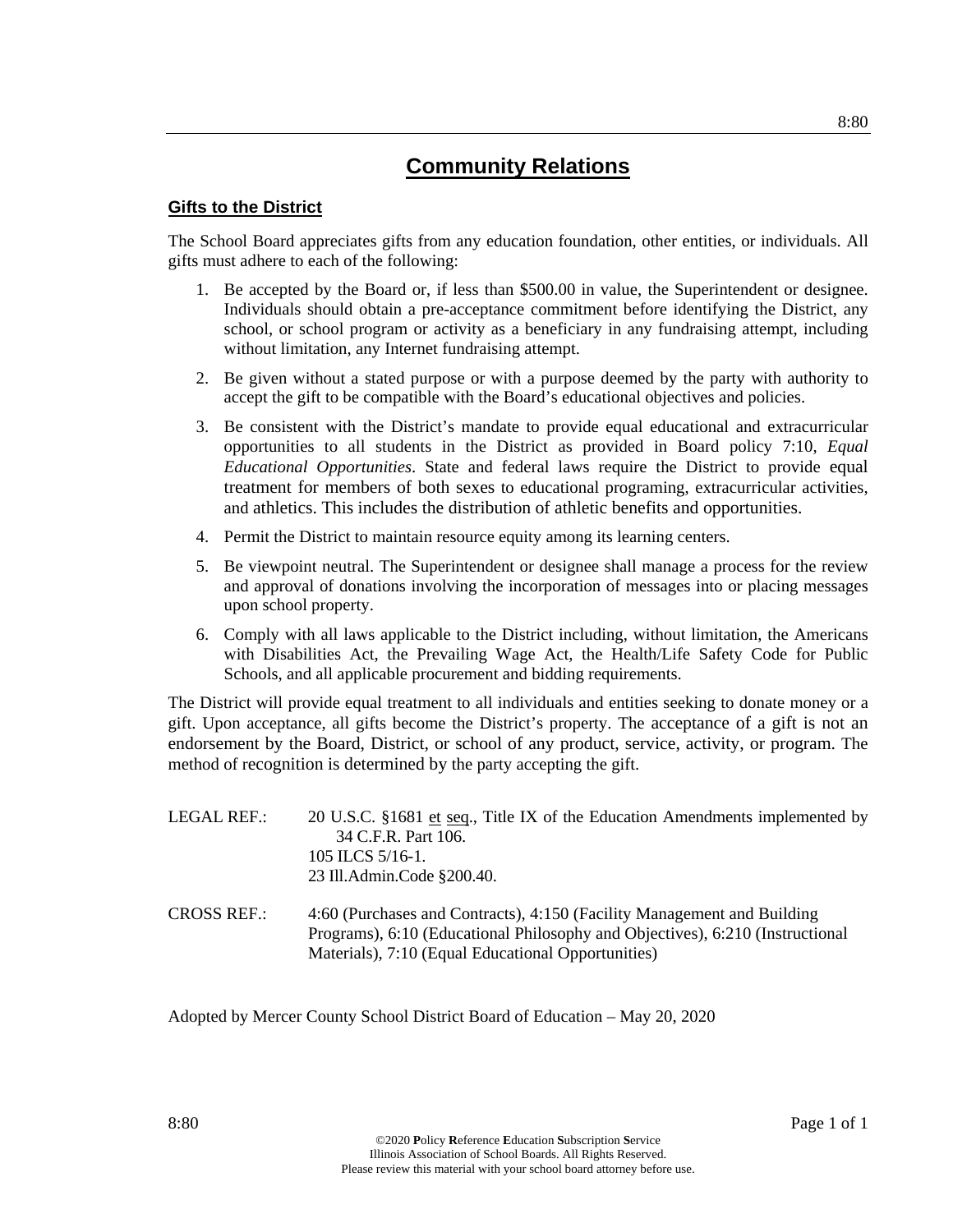### **Parent Organizations and Booster Clubs**

Parent organizations and booster clubs are invaluable resources to the District's schools. While parent organizations and booster clubs have no administrative authority and cannot determine District policy, the School Board welcomes their suggestions and assistance.

Parent organizations and booster clubs may be recognized by the Board and permitted to use the District's name, a District school's name, or a District school's team name, or any logo attributable to the District provided they first receive the Superintendent or designee's express written consent. Consent to use one of the above-mentioned names or logos will generally be granted if the organization or club has by-laws containing the following:

- 1. The organization's or club's name and purpose, such as, to enhance students' educational experiences, to help meet educational needs of students, to provide extra athletic benefits to students, to assist specific sports teams or academic clubs through financial support, or to enrich extracurricular activities.
- 2. The rules and procedures under which it operates.
- 3. An agreement to adhere to all Board policies and administrative procedures.
- 4. A statement that membership is open and unrestricted, meaning that membership is open to all parents/guardians of students enrolled in the school, District staff, and community members.
- 5. A statement that the District is not, and will not be, responsible for the organization's or club's business or the conduct of its members, including on any organization or club websites or social media accounts.
- 6. An agreement to maintain and protect its own finances.
- 7. A recognition that money given to a school cannot be earmarked for any particular expense. Booster clubs may make recommendations, but cash or other valuable consideration must be given to the District to use at its discretion. The Board's legal obligation to comply with Title IX by providing equal athletic opportunity for members of both genders will supersede an organization or club's recommendation.

Permission to use one of the above-mentioned names or logos may be rescinded at any time and does not constitute permission to act as the District's representative. At no time does the District accept responsibility for the actions of any parent organization or booster club regardless of whether it was recognized and/or permitted to use any of the above-mentioned names or logos. The Superintendent shall designate an administrative staff member to serve as the recognized liaison to parent organizations or booster clubs. The liaison will serve as a resource person and provide information about school programs, resources, policies, problems, concerns, and emerging issues. Building staff will be encouraged to participate in the organizations.

CROSS REF.: 8:80 (Gifts to the District)

### **Adopted by Mercer County School Board of Education on July 21, 2021**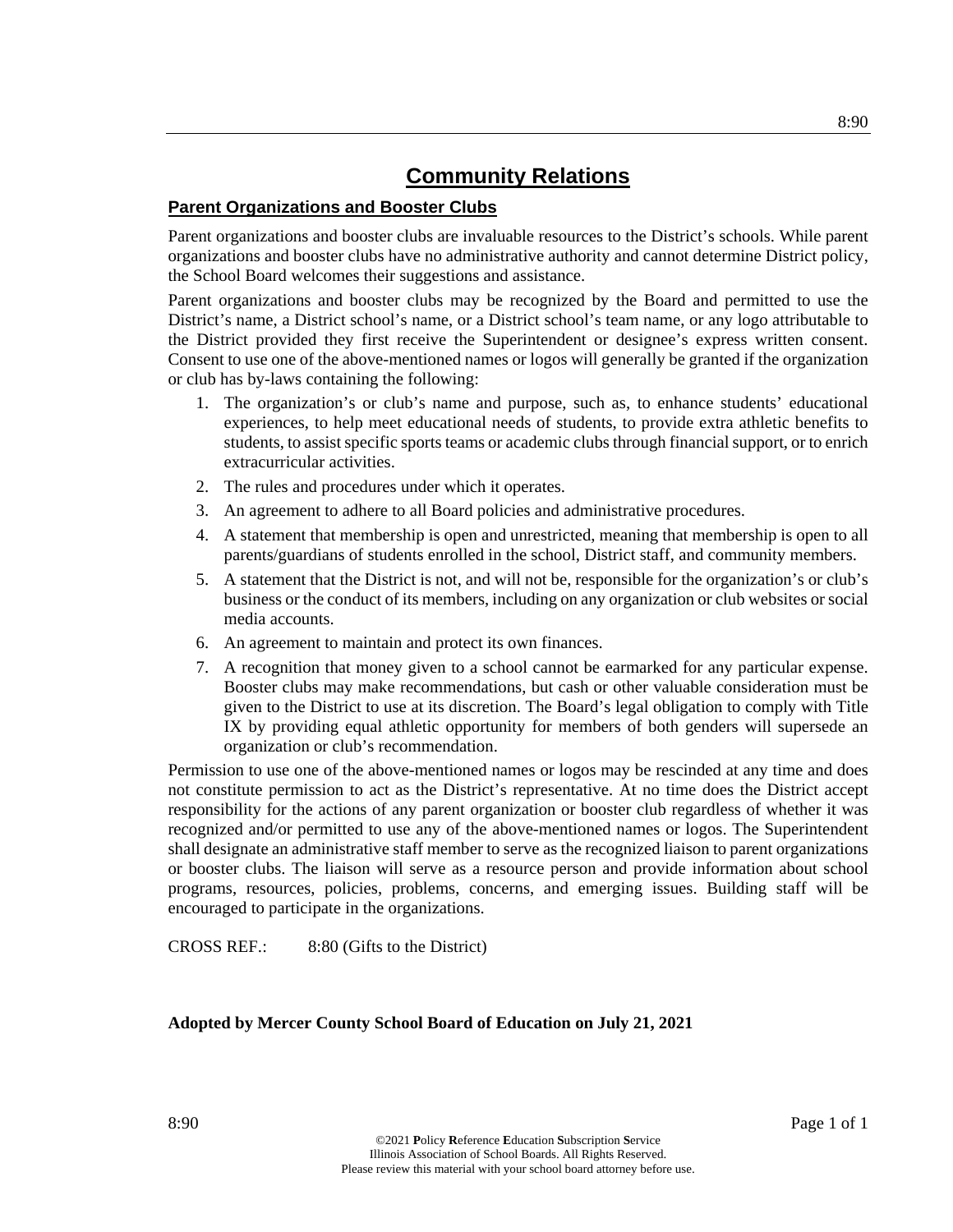#### **Parental Involvement**

In order to assure collaborative relationships between students' families and the District, and to enable parents/guardians to become active partners in their children's education, the Superintendent shall:

- 1. Keep parents/guardians thoroughly informed about their child's school and education.
- 2. Encourage parents/guardians to be involved in their child's school and education.
- 3. Establish effective two-way communication between parents/guardians and the District.
- 4. Seek input from parents/guardians on significant school-related issues.
- 5. Inform parents/guardians on how they can assist their children's learning.

The Superintendent shall periodically report to the School Board on the implementation of this policy.

- CROSS REF.: 6:170 (Title I Programs), 6:250 (Community Resource Persons and Volunteers), 8:10 (Connection with the Community), 8:90 (Parent Organizations and Booster Clubs)
- ADMIN. PROC.: 6:170-AP1, E1 (District-Level Parent and Family Engagement Compact), 6:170- AP1, E2 (School-Level Parent and Family Engagement Compact)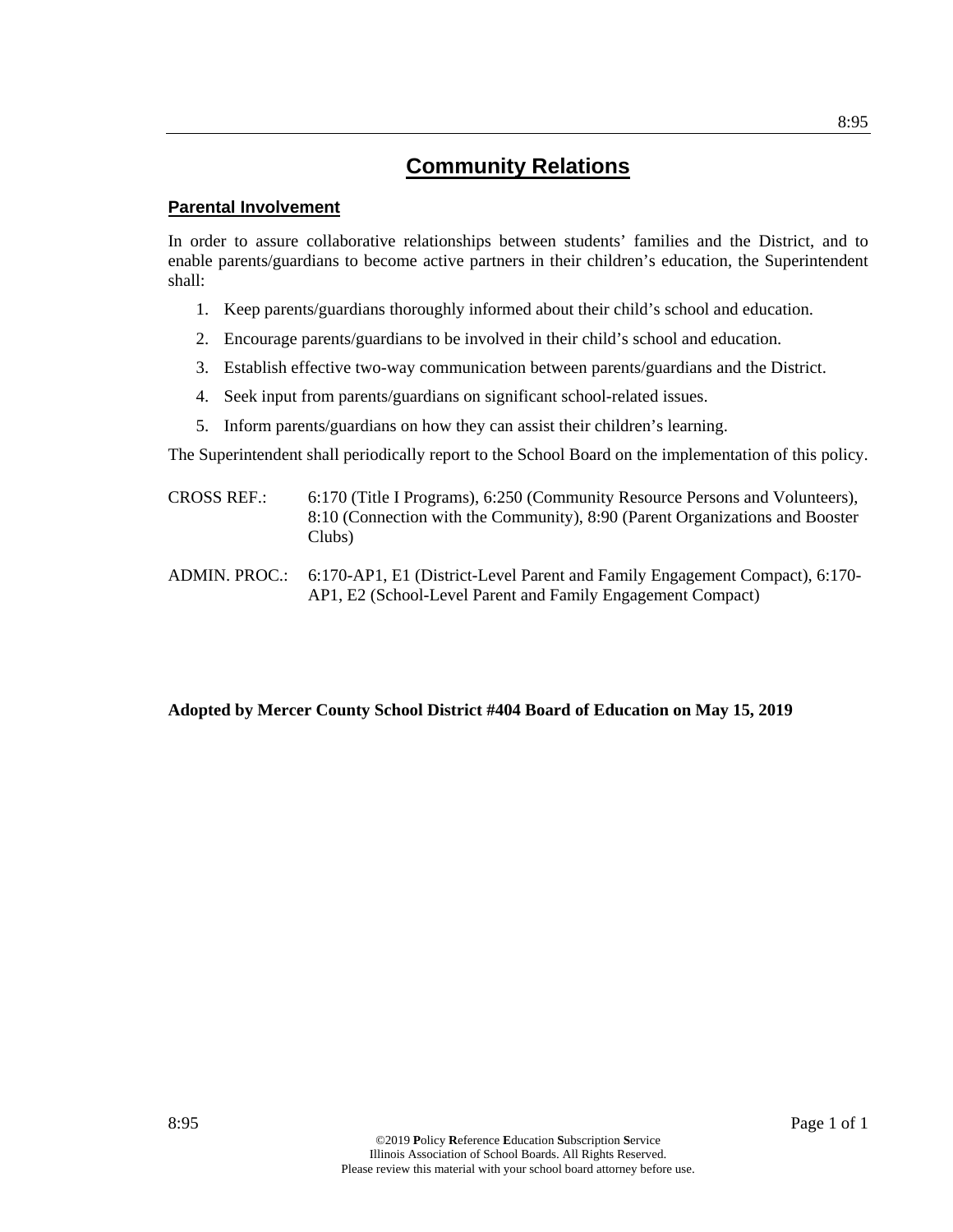### **Relations with Other Organizations and Agencies**

The District shall cooperate with other organizations and agencies, including but not limited to:

- County Health Department
- Law enforcement agencies
- Fire authorities
- Planning authorities
- Zoning authorities
- Illinois Emergency Management Agency (IEMA), local organizations for civil defense, and other appropriate disaster relief organizations concerned with civil defense
- Other school districts
- CROSS REF.: 1:20 (District Organization, Operations, and Cooperative Agreements), 4:170 (Safety), 4:180 (Pandemic Preparedness; Management; and Recovery), 5:90 (Abused and Neglected Child Reporting), 7:150 (Agency and Police Interviews)

Adopted by Mercer County School Board of Education on December 15, 2021.